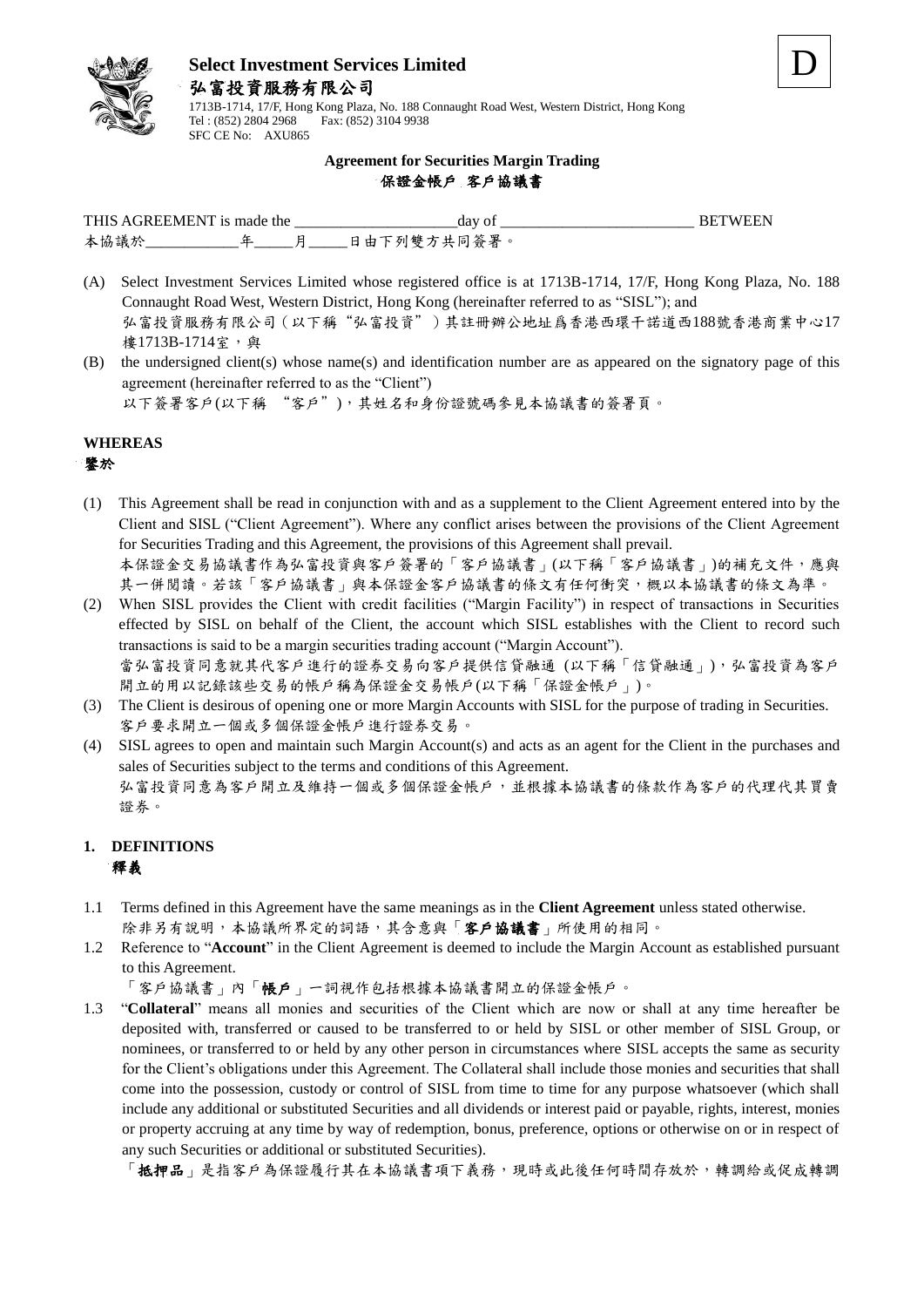



給弘富投資或弘富投資的任何其他成員公司,代名人或第三方持有,並經弘富投資接納作為抵押品的所有 款項及證券。 抵押品包括不時為任何目的由弘富投資持有、保管或控制的款項及證券(包括任何額外或取 代證券以及任何時候通過任何此等證券,額外證券或取代證券的贖回、分紅、優先權、期權或其他方式累 計或產生的已支付或應支付的股息、利息、權利、權益、款項或財產)。

D

1.4 "**Credit Limit**" is the maximum amount of the Margin Facility that SISL will grant to the Client irrespective of the amount of the Client's collateral and Margin Ratio.

「信貸限額」是指弘富投資不論客戶的抵押品和保證金比率的數額而將提供給客戶的信貸融通的最高限額。

1.5 "**Margin Ratio**" is the percentage of the value of the Collateral up to which the Client is permitted to borrow (or otherwise to secure other forms of financial accommodation) from SISL against the Collateral. 「保證金比率」是指客戶可向弘富投資借款(或以其他方式取得其他形式的財務融通)可達抵押品市值的最高 百分比。

#### **2. MARGIN FACILITY** 保證金的信貸融通

2.1 The Margin Facility is granted to the Client in accordance with the provisions set out in this Agreement, the Client Agreement and any margin offer letter from SISL to the Client (collectively referred as "**Margin Facility Terms**"). The Client agrees to use the Margin Facility only in connection with the acquisition or holding of securities by SISL for the Client.

弘富投資根據本協議書列明的條款、「客戶協議書」的條款以及弘富投資向客戶發出的保證金要約信(以下 統稱「保證金信貸融通條款」)向客戶提供信貸融通。 客戶同意信貸融通只用於弘富投資為客戶購取或持 有證券。

2.2 Subject to Clause 2.4 below, SISL may grant the Client a Margin Facility of such amount up to the Credit Limit as may be notified to the Client from time to time. The Credit Limit available to the Client and the Margin Ratio may be varied at discretion of SISL without notice to the Client. Notwithstanding the Credit Limit as notified to the Client, SISL may at its discretion extend the Margin Facility to the Client in excess of the Credit Limit and the Client agrees that the Client shall be liable to repay the full amount of any Margin Facility given by SISL on demand.

在下文第2.4條的規限下,弘富投資可批予客戶的信貸融通最多可等於其不時通知客戶的信貸限額。 弘富投 資可隨時酌情決定更改向客戶提供的信貸限額和保證金比率而無需通知客戶。 儘管已通知客戶有關信貸限 額,弘富投資可酌情決定向客戶提供超出信貸限額的信貸融通,而客戶同意負責按要求全數償還弘富投資 發放給客戶的信貸融通款額。

2.3 SISL is authorised by the Client to draw on the Margin Facility to settle any amounts due to SISL in respect of the Client's purchase of securities, margin maintenance obligations for any positions required by SISL or payment of any commission or other costs and expenses owing to SISL including costs and any expenses that may be incurred in connection with the realisation of any Collateral.

弘富投資獲客戶授權從信貸融通中提取款項償還客戶因購買證券或為遵守弘富投資關於保證金的任何持倉 規定所欠弘富投資的任何佣金或其他費用和開支,包括為變現任何抵押品 引致的費用和開支。

2.4 SISL will not at any time be obliged to provide any Margin Facility to the Client. In particular, the Client understands that SISL will be under no obligation to provide or continue to provide any Margin Facility if any of the following circumstances arises:-

弘富投資在任何時候均沒有義務向客戶提供任何信貸融通。 特別是,客戶明白在下述任何情況發生時,弘 富投資沒有義務為客戶作出或繼續作出信貸融通:

- (a) the Client is in default of any provision of the Margin Facility Terms; or 客戶違反保證金信貸融通條款的任何規定;或
- (b) in the opinion of SISL there is or has been a material adverse change in the Client's financial condition or in the financial condition of any person which might adversely affect Client's ability to discharge his/her liabilities or perform his/her obligations under the Margin Facility Terms; or

弘富投資認為客戶的財務狀況有或已經有重大的負面改變,或任何人仕的財務狀況有或已經有重大的 負面改變而可能會影響客戶按保證金信貸融通條款履行其義務或責任的能力;或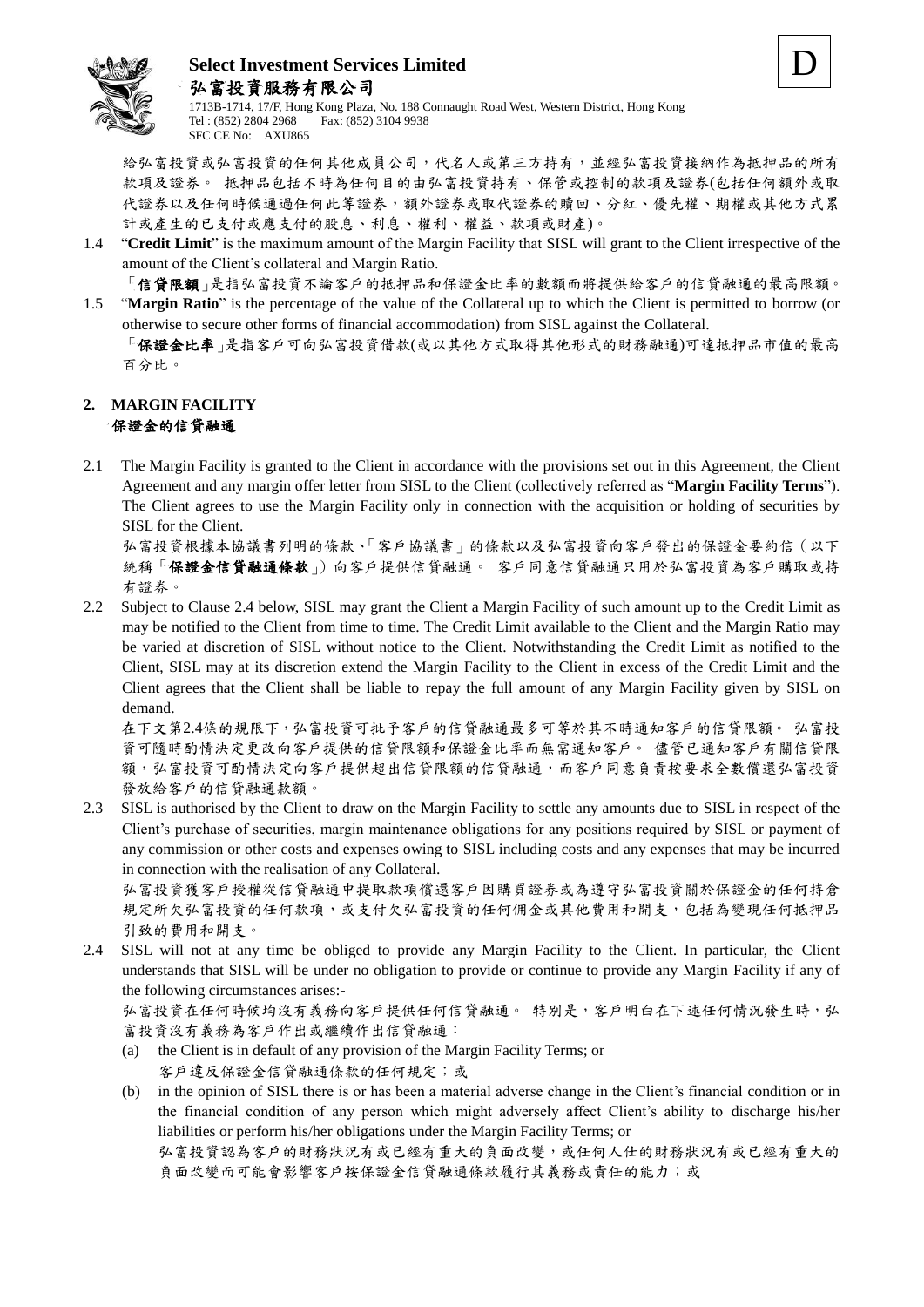

1713B-1714, 17/F, Hong Kong Plaza, No. 188 Connaught Road West, Western District, Hong Kong Tel : (852) 2804 2968 Fax: (852) 3104 9938 SFC CE No: AXU865

- (c) making an advance would cause the applicable Credit Limit to be exceeded; or 發放貸款會導致超出適用的信貸限額;或
- (d) SISL in its absolute discretion considers it prudent or desirable for its protection not to do so. 弘富投資以其絕對酌情權審慎決定,為保障其本身利益不宜提供有關信貸融通。
- 2.5 For so long as there exists any indebtedness to SISL on the part of the Client, SISL shall be entitled at any time and from time to time to refuse any withdrawal of any or all of the Collateral and the Client shall not without the prior written consent of SISL be entitled to withdraw any Collateral in part or in whole from the Client's Account. All amounts (less brokerage and other proper charges) received by SISL for or on account of the Client from the sale of Securities shall firstly be paid to the credit of the Margin Account towards the repayment of any amount outstanding under the Margin Facilities.

在客戶欠弘富投資任何債務期間,弘富投資有權在任何時候及不時拒絕任何客戶從其帳戶提取部份或所有 抵押品的要求,而且未經弘富投資事先書面同意,客戶無權從其賬戶中提取任何部份或全部抵押品。 所有 弘富投資為客戶帳戶接收的出售證券所得款項(扣除經紀費和其他適當開支)應首先用以償還信貸通融條 款下保證金帳戶內的欠款。

2.6 The Client shall on demand from SISL make payments or deposits of margin in monies, securities and/or other assets in such amount and in such form into a designated account and within such time as specified by SISL (referred to as a "**Margin Call**"), as SISL in its absolute discretion determines necessary to provide adequate security in respect of the Margin Facility. Payment of Margin Calls must be effected in cleared funds or deposit of Securities and/or other assets which the Client has good and free unencumbered titles. Unless the Margin Call is fully satisfied within the time specified, SISL shall have no obligation to effect or respond to the Client's Instruction for the buy or sell of Securities on margin.

客戶須應弘富投資的要求,在弘富投資具體列明的時限內以款項、證券及/或其他資產按弘富投資指定數額 和形式繳付或存放於一個由弘富投資指定的帳戶內(以下稱「補倉通知」),作為弘富投資以其絕對酌情權 確定的信貸融通的足夠抵押品。 客戶必須以不受任何類別產權負擔約束的款項或證券以及/或其他資產補 倉。 除非客戶於弘富投資指定的期限內滿足補倉要求,否則弘富投資無任何責任執行客戶指令以保證金形 式買賣證券。

2.7 For the purpose of a Margin Call, SISL shall use its best endeavor to contact the Client promptly by phone and/or by sending to the Client a Margin Call notice by post, fax, SMS, email or otherwise. The Client agrees that he/it shall be deemed to have been properly notified of the Margin Call even if SISL fails to contact him/it by phone or the Client fails to receive the written notice.

就補倉通知而言,弘富投資須盡其最大努力及時按客戶通知弘富投資的電話號碼致電聯絡客戶或以郵寄、 傳真、電話短訊、電郵或其他形式向客戶發出補倉通知。 客戶同意,即使弘富投資未能致電聯絡客戶或客 戶未能收到有關書面通知, 客戶亦會被視為已獲得補倉要求的適當通知。

2.8 Any failure by the Client to comply with Clause 2.6 of this Agreement will constitute an "event of default" under of the Client Agreement.

若客戶未能遵守本協議書第2.6 條的規定,將構成「客戶協議書」的違約事件。

2.9 The Client agrees to pay interest on a daily basis on the amount of the Margin Facility granted to the Client. The interest rate shall be at a percentage above SISL's cost of funds which will vary according to the prevailing money market situation and as notified to the Client by SISL from time to time. Such interest charges may be deducted by SISL from the Margin Account or any other account of the Client with SISL or other member of SISL Group. 客戶同意就弘富投資提供給客戶的信貸融通款項按日支付利息,息率按弘富投資取得資金的成本另加某個

百分率計算,該百分率將根據當時的金融市場情況而定,並由弘富投資不時通知客戶。 該利息收費可由弘 富投資從保證金帳戶或客戶在弘富投資或任何弘富投資其他成員公司開立的任何其他帳戶中扣除。

## **3. FIXED CHARGE** 固定押記

3.1 The Client, as beneficial owner, charges in favour of SISL by way of first fixed charge all the Client's respective rights, title, benefits and interests in and to all Collateral as a continuing security ("**Charge**") for the payment and satisfaction of all monies and liabilities under the Margin Facility Terms which are now or at any time hereafter may be due or owed to SISL together with interest.

D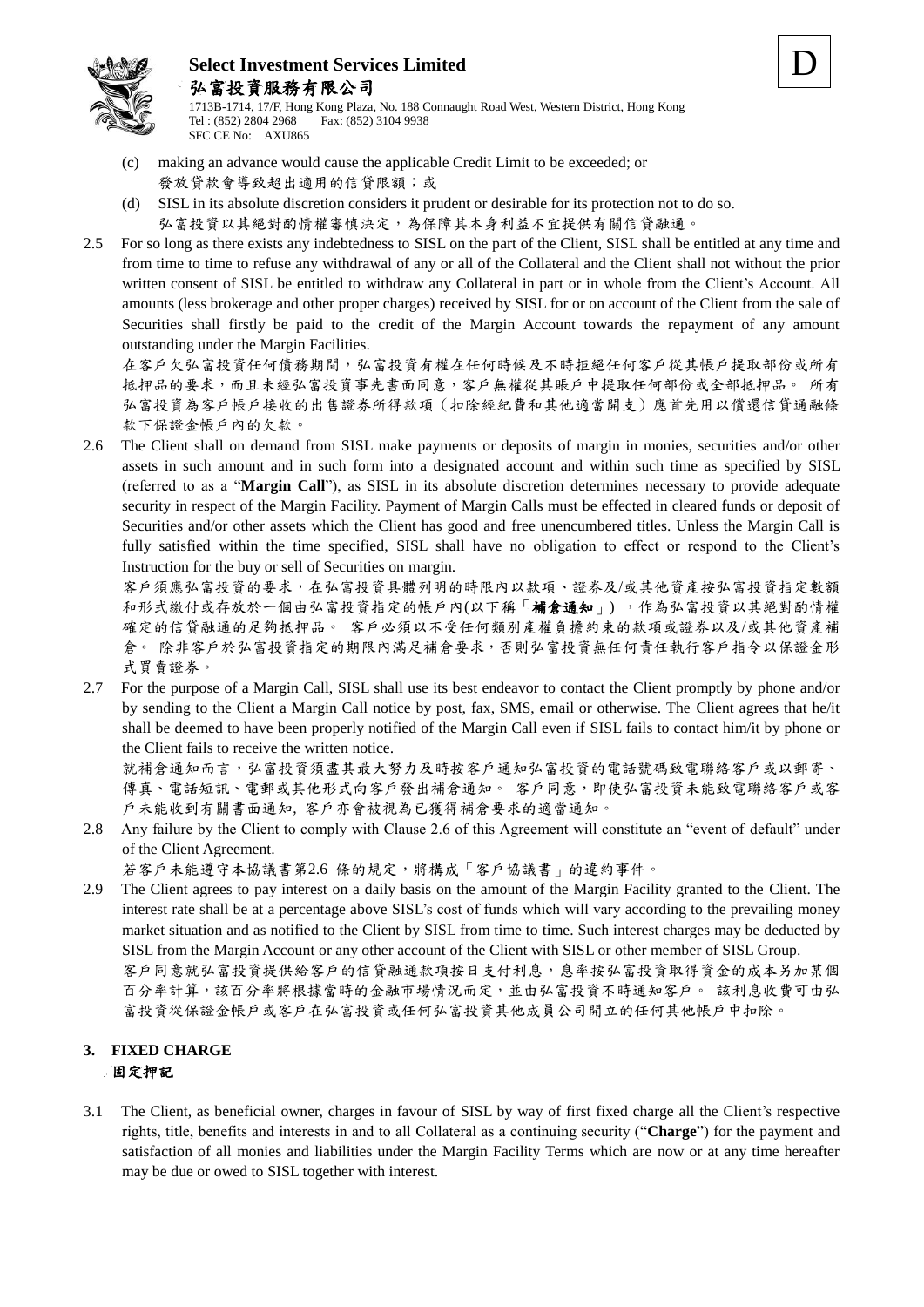

1713B-1714, 17/F, Hong Kong Plaza, No. 188 Connaught Road West, Western District, Hong Kong Tel : (852) 2804 2968 Fax: (852) 3104 9938 SFC CE No: AXU865

為確保證履行保證金信貸融通條款,清償及履行現時或以後任何時間客戶到期應償還或欠弘富投資的款 項、責任和利息等。客戶以實益擁有人身份以第一固定押記的形式,向弘富投資抵押其在抵押品中所有有 關權利、所有權、利益和權益(以下稱「押記」),作為支付、清償及履行上述信貸融通中所涉及的所有款項 和負債的持續抵押。

3.2 The Charge shall be a continuing security notwithstanding any intermediate payment or settlement of account or satisfaction of the whole or any part of any sum owed by the Client to SISL notwithstanding the closing of any the Client's accounts with SISL and which are subsequently reopened or the subsequent opening of any account by the Client either alone or jointly with others and shall extend to cover all or any sum of monies which shall for the time being constitute the balance due from the Client to SISL on any account or otherwise.

押記為持續抵押,即使客戶作出中期支付或償還全部或部份欠負弘富投資的款項,即使客戶在弘富投資的 任何帳戶已清戶繼而重新開戶,或客戶其後單獨或與其他人共同開立任何帳戶,此押記將延伸涵蓋當時客 戶在任何帳戶或其他地方欠負弘富投資的任何到期應支付款項。

- 3.3 The Client represents and warrants that:-
	- 客戶茲聲明及保證:
		- (a) the Collateral is legally and beneficially owned by the Client; 客戶是抵押品的合法及實益擁有人;
		- (b) the Client is entitled to deposit the Collateral with SISL; and 客戶有權將抵押品存放於弘富投資; 及
		- (c) the Collateral is and will remain free from any lien, charge or encumbrance of any kind, and any stocks, shares and other securities comprised in the Collateral are fully paid up. 抵押品現時及此後均不會帶有任何類別的留置權、押記或產權負擔,而構成抵押品的任何股額、股份 及其他證券已經繳足股本。
- 3.4 Upon irrevocable payment in full of all sums which may be or become payable under this Agreement and the full performance of the Client's obligations under the Margin Facility Terms, SISL will at the Client's request and expense release to the Client all the rights, title and interests of SISL in the Collateral and will give such instructions and directions as the Client may require in order to perfect such release. 客戶根據本協議書不可撤回地全數支付可能或成為應支付款項,以及客戶已履行保證金信貸融通條款項下

的全部義務後,弘富投資將會按客戶的要求及由客戶支付所需開支後,將其在抵押品中的所有權利、所有 權及權益解除發還給客戶,並將應客戶的要求發出完成上述發還所需的所有指示和指令。

3.5 Until the Charge becomes enforceable,

在押記成為可強制執行之前,

(a) SISL will have the right, subject only to giving the Client notice, to exercise rights relating to the Collateral to protect the value of the Collateral; and

弘富投資將有權在向客戶發出通知後行使有關抵押品的權利,以保障抵押品的價值;及

(b) except as otherwise provided in this Agreement, the Client may direct the exercise of other rights attaching to, or connected with, the Collateral, but not in any manner which is inconsistent with the Client's obligations under the Margin Facility Terms, or which in any way may prejudice SISL's rights in relation to the Collateral. 除本協議書另有規定,客戶可發出指示行使抵押品的其他附加或關連的權利,但行使的方式不得與客 戶在保證金信貸融通條款下的義務相抵觸,也不得在任何方面影響弘富投資對抵押品所享有的權利。

## **4. POWER OF ATTORNEY** 授權書

The Client by way of security irrevocably appoints SISL to be the Client's attorney on the Client's behalf and in the Client's name to do all acts and things and to sign, seal, execute, deliver, perfect and do all deeds, instruments, documents, acts and things which may be required for carrying out any obligation imposed on the Client by or pursuant to the Margin Facility Terms and generally for enabling SISL to exercise the respective rights and powers conferred on it by or pursuant to the Margin Facility Terms or by law including (but without limitation);

客戶茲以抵押方式不可撤回地委任弘富投資為客戶的授權人,代表客戶並以客戶的名義行使及簽署、蓋印、執行、 交付、完善及訂立所有契據、文據、文件、行為及事物,以履行客戶在保證金信貸融通條款下的義務以及在整體 上使弘富投資能夠行駛其在保證金信貸融通條款或法律下的有關權利和權力,包括(但不限於):

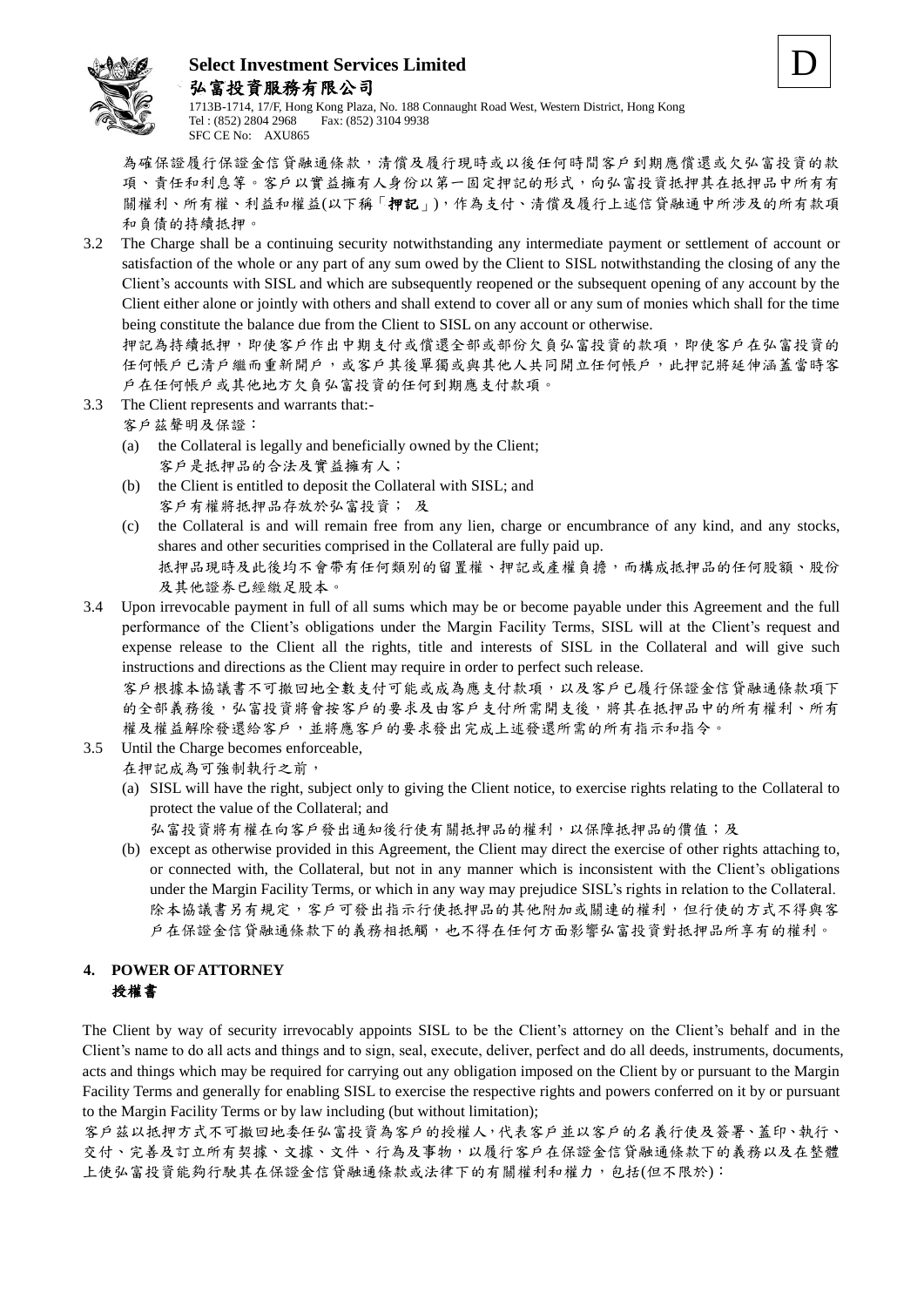

1713B-1714, 17/F, Hong Kong Plaza, No. 188 Connaught Road West, Western District, Hong Kong Tel : (852) 2804 2968 Fax: (852) 3104 9938 SFC CE No: AXU865

- (a) to execute any transfer or assurance in respect of any of the Collateral;
- 簽署任何有關抵押品的轉讓書或保證書; (b) to perfect its title to any of the Collateral;
- 完善任何抵押品的所有權;
- (c) to ask, require, demand, receive, compound and give a good discharge for any all monies and claims for monies due or to become due under or arising out of any of the Collateral; 就任何抵押品項下或所產生的到期或將成為到期的任何及所有款項及款項申索作出請求、要求、索取、收取、 解決以及妥為清償;
- (d) to give valid receipts and discharges and to endorse any cheques or other instruments or orders in connection with any of the Collateral; and

就任何抵押品發出有效的收據及提供有效的解除文據, 以及加簽任何支票或其他票據或匯票; 及

(e) generally to file any claims or take any lawful action or institute any proceedings which it considers to be necessary or advisable to protect the security created under the Margin Facility Terms. 一般而言提交或採取任何其認為必要或適宜的申索,法律行動或法律程式, 以保障根據保證金信貸融通條款 所設定的權益。

## **5. DEFAULTS** 違約

5.1 The Client agrees that SISL may dispose of any Collateral (in whole or in part) without notice to the Client if the Client:-

客戶同意弘富投資可在下列情況下處置全部或部份客戶任何抵押品,而無需通知客戶:

- (a) fails to maintain the Margin Ratio upon Margin Call; or 客戶未能在收到補倉通知後維持保證金比率; 或
- (b) fails to repay or discharge the Margin Facility upon demand; or 客戶未能應弘富投資的要求付還或清償信貸融通;或
- (c) fails to settle a transaction in securities against which Margin Facility has been provided, or 客戶未能結清任何一單已提供抵押品的證券交易;或
- (d) has indebtedness owed to SISL for dealing in securities which remains outstanding after SISL has disposed of all the securities purchased under the Margin Facility.

客戶在弘富投資處置了客戶在抵押品下購買的所有證券後仍然對弘富投資欠債。

5.2 The Client agrees that in the event of any sale pursuant to the Margin Facility Terms, any Collateral will be sold or disposed of in the absolute discretion of SISL. Upon any sale by SISL, a declaration made by an officer of SISL that the power of sale has become exercisable shall be conclusive evidence of the fact in favour of any purchaser or other person deriving title to any of the Collateral under the sale and no person dealing with SISL shall be concerned to inquire into the circumstances of the sale.

客戶同意,若根據保證金信貸融通條款出售證券, 弘富投資有絕對酌情權出售或處置任何抵押品,並且當弘 富投資出售有關證券時,其一名職員所作出表示有關的出售權已成為可行使的聲明,對所出售的抵押品的 任何買方或得到其所有權的其他人仕而言已屬有關事實的不可推翻的證據,任何與弘富投資進行交易的人 仕均毋須查詢該宗出售交易的情況。

- 5.3 In the event the net proceeds of sale shall be insufficient to cover the whole of the Client's liabilities under the Margin Facility Terms, the Client undertakes to pay to SISL on demand any balance that may then be due. 若出售所得淨收益不足以償付客戶在保證金信貸融通條款項下全部負債, 客戶承諾按要求向弘富投資支付 當時尚欠的任何差額。
- 5.4 The Client shall from time to time upon the request of SISL promptly and duly execute and deliver any and all such further instructions and documents as SISL may deem necessary or desirable for the purpose of obtaining the full benefit of the Margin Facility Terms and of the rights and powers granted under the same. 客戶應按弘富投資的要求,及時並妥善地簽訂及交付所有弘富投資爲了獲得保證金信貸融通條款下的所有 權益和權力認為需要或有必要的進一步指示和文件。

## **6. TERMINATION MARGIN FACILITY**

D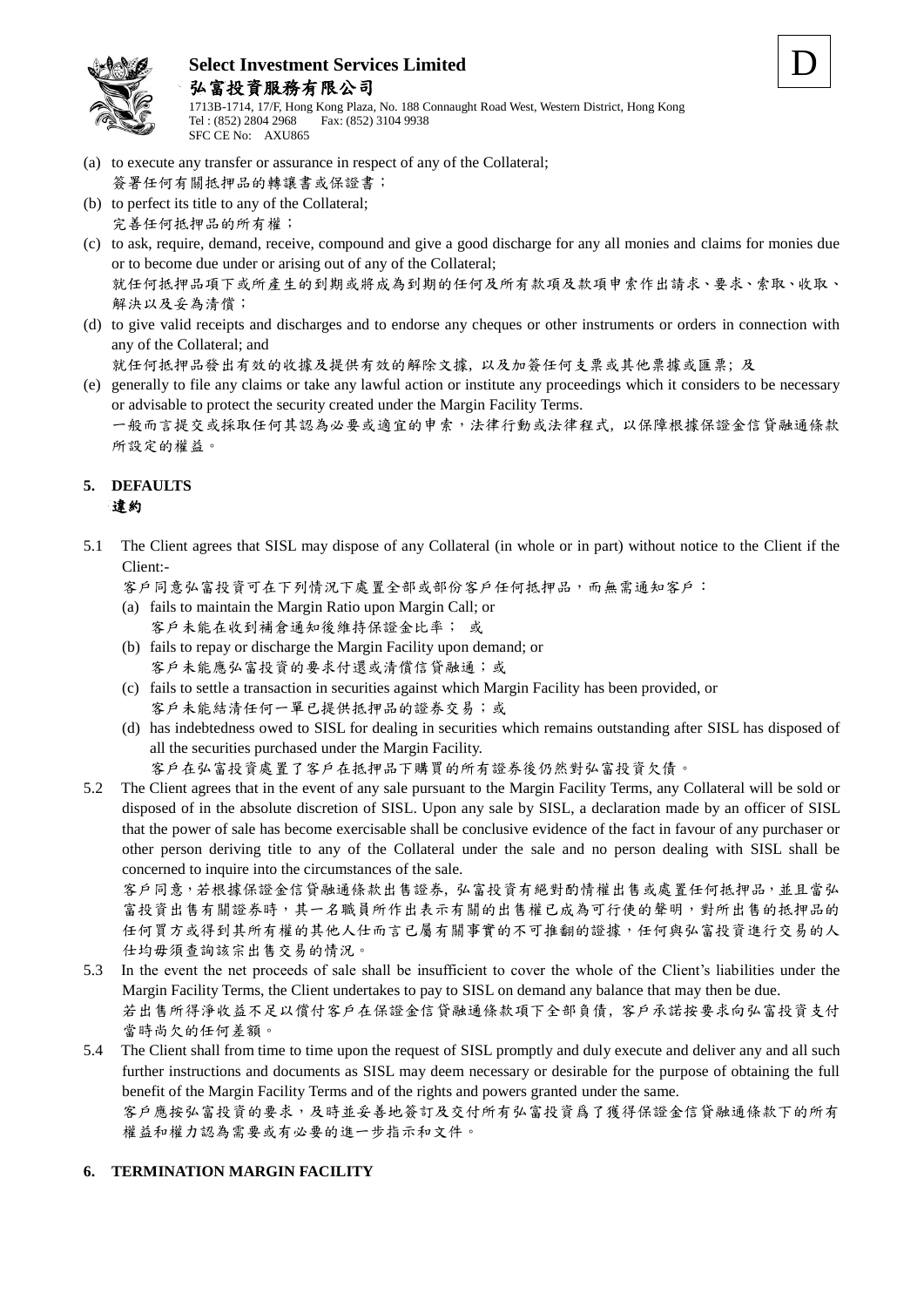



1713B-1714, 17/F, Hong Kong Plaza, No. 188 Connaught Road West, Western District, Hong Kong Tel : (852) 2804 2968 Fax: (852) 3104 9938 SFC CE No: AXU865

## 終止信貸融通

- 6.1 The Margin Facility is repayable on demand and may be varied or terminated in the absolute discretion of SISL. In particular the Margin Facility will be terminated upon the occurrence of any one or more of the following events:- 信貸融通款項應按要求予以償還,弘富投資可以絕對酌情決定更改或終止信貸融通。 特別是, 在發生下述 任何一項或以上事件時,信貸融通將予以終止:
	- (a) the withdrawal or non-renewal of the Client's authorization to SISL as required by Section 7(2) of Securities  $\&$ Futures (Client Securities) Rules (Cap.571H); or

客戶撤銷或不再延續《證券及期貨(客戶證券)規則》(香港法例第571H章)第7(2)條所規定的授權;或

(b) any termination in accordance with the Client Agreement, and any notice of termination for that purpose shall be deemed to be a notice of termination of the Margin Facility.

根據「客戶協議書」作出的終止,而因此所發出的任何終止通知將被視為信貸融通的終止通知。

6.2 Upon termination of the Margin Facility, any outstanding indebtedness by the Client shall forthwith be repaid to SISL.

信貸融通終止時, 客戶須立即向弘富投資債還拖欠的所有債務。

6.3 Repayment of all or any of the loan amounts owed to SISL will not of itself constitute cancellation or Termination of the Margin Facility Terms.

償還拖欠弘富投資的所有或部份貸款額並不構成保證金信貸融通條款的取消或終止。

#### **7. SECURITY UNAFFECTED** 抵押不受影響

Without Prejudice to the generality of the foregoing, neither the Charge nor the amounts thereby secured will be affected in any way by:-

在不影響上述的概括性原則下,押記及其保證的數額在任何方面均不受下列事項影響:

- (a) any other security guarantee or indemnity now or hereafter held by SISL or other member of SISL Group under or in respect of the Margin Facility Terms or any other liabilities; 弘富投資或任何弘富投資其他成員公司現時或此後根據或基於保證金信貸融通條款或其他責任而持有的任 何其他抵押、擔保或彌償保證;
- (b) any other variation or amendment to or waiver or release of any security, guarantee or indemnity or other document (including, except to the extent of the relevant variation, amendment, waiver or release, the Charge); 對任何抵押,擔保或彌償保證或其他文件進行任何其他更改、修改、豁免或解除(包括押記, 但有關更改、 修改、豁免或解除的範圍除外);
- (c) the enforcement or absence of enforcement or release by SISL or other member of SISL Group of any security ,guarantee or indemnity or other document(including the Charge); 弘富投資或任何弘富投資其他成員公司強制執行或沒有強制執行或解除任何抵押、擔保或彌償保證或其他 文件 (包括押記);
- (d) any time, indulgence, waiver or consent given to the Client or any other person whether by SISL or other member of SISL Group;

不論是弘富投資或任何弘富投資其他成員公司對客戶或任何其他人仕給予任何時間寬限、寬免、放棄權利 或同意;

(e) the making or absence of any demand for payment of any sum payable under the Margin Facility Terms made on the Client whether by SISL or any other person;

不論是弘富投資或任何其他人仕對客戶所作出或沒有作出的根據保證金信貸融通條款的任何還款要求;

(f) the insolvency, bankruptcy, death or insanity of the Client; 客戶無力償債、破產、死亡或精神失常;

- (g) any amalgamation, merger or reconstruction that may be effected by SISL with any other person or any sale or transfer of the whole or any part of the undertaking, property or assets of SISL to any other person; 弘富投資與任何其他人仕進行合併、兼併或重組或向任何其他人仕出售或轉讓其全部或部份業務、財產或 資產;
- (h) the existence of any claim, set-off or other right which the Client may have at any time against SISL or any other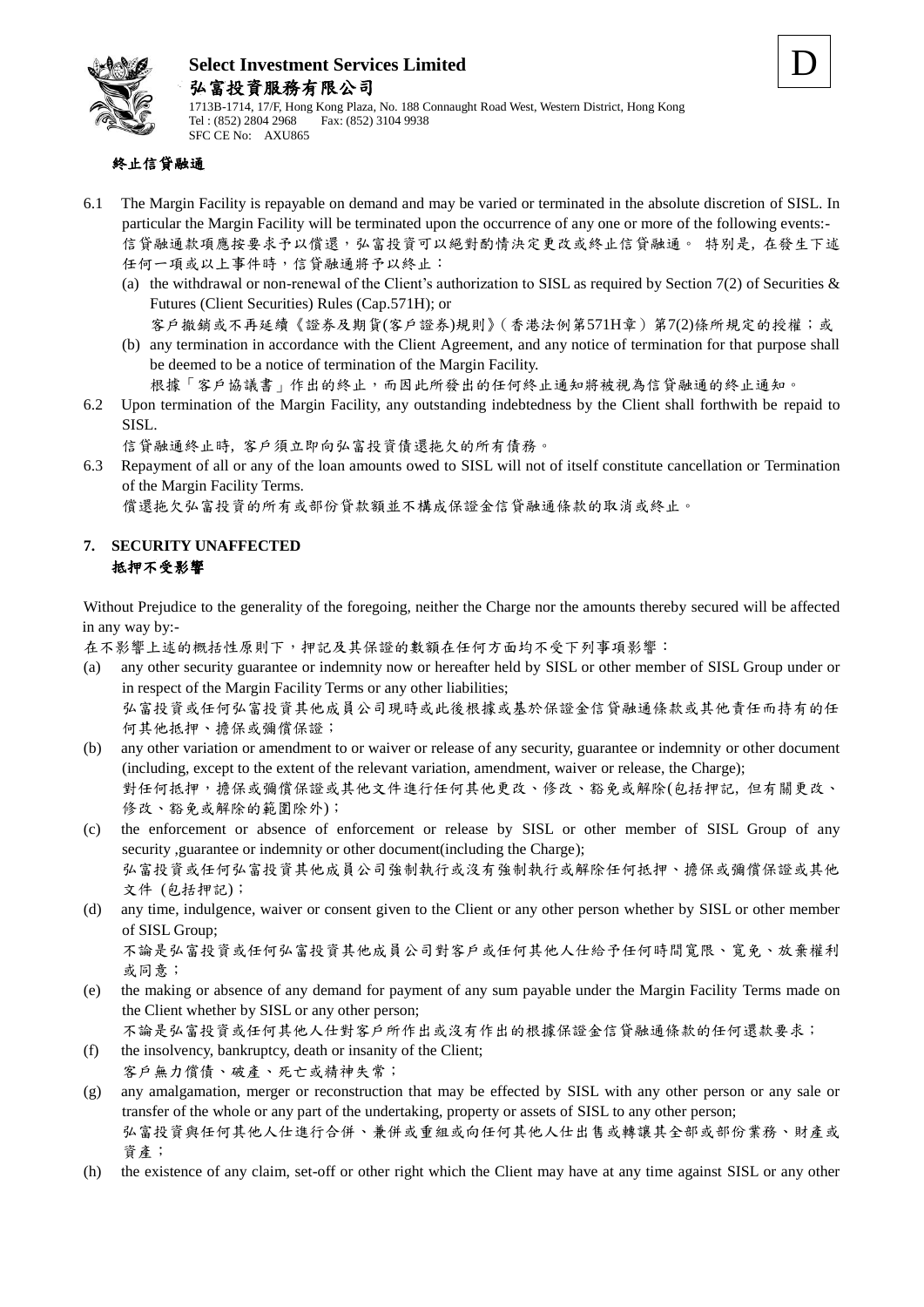

1713B-1714, 17/F, Hong Kong Plaza, No. 188 Connaught Road West, Western District, Hong Kong Tel : (852) 2804 2968 Fax: (852) 3104 9938 SFC CE No: AXU865

D

person;

客戶於任何時候對弘富投資或任何其他人仕提出的任何申索, 抵銷或其他權利的存在;

(i) any arrangement or compromise entered into by SISL with Client or any other person;

#### 弘富投資與客戶或任何其他人仕訂立的安排和妥協;

(j) the illegality, invalidity or unenforceability of, or any defect in, any provision of any document relating to the Margin Facility or any security, guarantee or indemnity (including the Charge) or any of the rights or obligations of any of the parties under or in connection with any such document or any security, guarantee or indemnity (including the Charge), whether on the ground of ultra vires, not being in the interests of the relevant person or not having been duly authorized, executed or delivered by any person or for any other reason whatsoever;

有關信貸融通的任何文件的條文或任何抵押、擔保或彌償保證(包括押記)或在任何該等文件或任何抵押、擔 保或彌償保證(包括押記)之下及有關人士的權力或義務的不合法性,無效或不可強制執行或存在任何缺陷, 不論原因是基於越權,不符合有關人仕的利益或未經任何人仕正式授權,未經妥善簽署或交付或因為任何 其他原因;

(k) any agreement, security, guarantee, indemnity, payment or other transaction which is capable of being avoided under or affected by any law relating to bankruptcy, insolvency or winding-up or any release, settlement or discharge given or made by the Client on the faith of any such agreement, security, guarantee, indemnity, payment or other transaction, and any such release, settlement or discharge shall be deemed to be limited accordingly; or any other thing done or omitted or neglected to be done by SISL or any other person or any other dealing fact, matter or thing which, but for this provision, might operate to prejudice or affect the Client's liabilities under the Margin Facility Terms.

任何根據有關破產,無力償債或清盤的法例可以避免或受其影響的協議、抵押、擔保、彌償保證、付款或 其他交易,或客戶根據任何此等協議、抵押、擔保、彌償保證、付款或其他交易作出的任何免除、和解或 解除,而任何該等免除、和解或解除據此須被視作受到限制;或弘富投資或任何其他人仕的任何其他作為 或不作為或遺漏作為,或任何其他交易,事實,事項或事物,若在沒有本條規定的情況下,可能在運作上 損害或影響客戶在保證金信貸融通條款項下的責任。

#### **8. RISK DISCLOSURE STATEMENTS** 風險披露聲明

8.1 Risk of margin trading

#### 保證金買賣的風險

The risk of loss in financing a transaction by deposit of collateral is significant. The Client may sustain losses in excess of the Collateral. Market conditions may make it impossible to execute contingent orders, such as "stop-loss" or "stop-limit" orders. The Client may be called upon on short notice to make additional margin deposits or interest payments. If the required margin deposits or interest payments are not made within the prescribed time, the Client's Collateral may be liquidated without the Client's consent. Moreover, the Client will remain liable for any resulting deficit in the Margin Account and interest charged thereon. The Client should therefore carefully consider whether such a financing arrangement is suitable in light of the Client's own financial position and investment objectives.

藉存放抵押品而為交易取得融資的虧損風險極大。 客戶所蒙受的虧蝕可能會超過抵押品的價值。 市場情 況可能使備用買賣指示,例如"止蝕"或"限價"指示無法執行。 客戶可能會收到通知要求短期內存入額 外的保證金款項或繳付利息。 假如客戶未能在指定的時間內支付所需的保證金款項或利息,客戶的抵押品 可能會在未經其同意的情況下被出售。 此外,客戶須為其帳戶內因此而出現的任何短欠數額及需繳付的利 息負責。 因此,客戶應根據本身的財政狀況及投資目標仔細考慮這種融資安排是否適合自己。

8.2 Risk of providing an authority to re-pledge securities collateral etc.

提供證券抵押品等再質押的授權書的風險

There is risk if Client provides SISL with an authority that allows it to apply Client's securities or securities collateral pursuant to a securities borrowing and lending agreement, re-pledge his/her securities collateral for financial accommodation or deposit his/her securities collateral as collateral for the discharge and satisfaction of his/her settlement obligations and liabilities.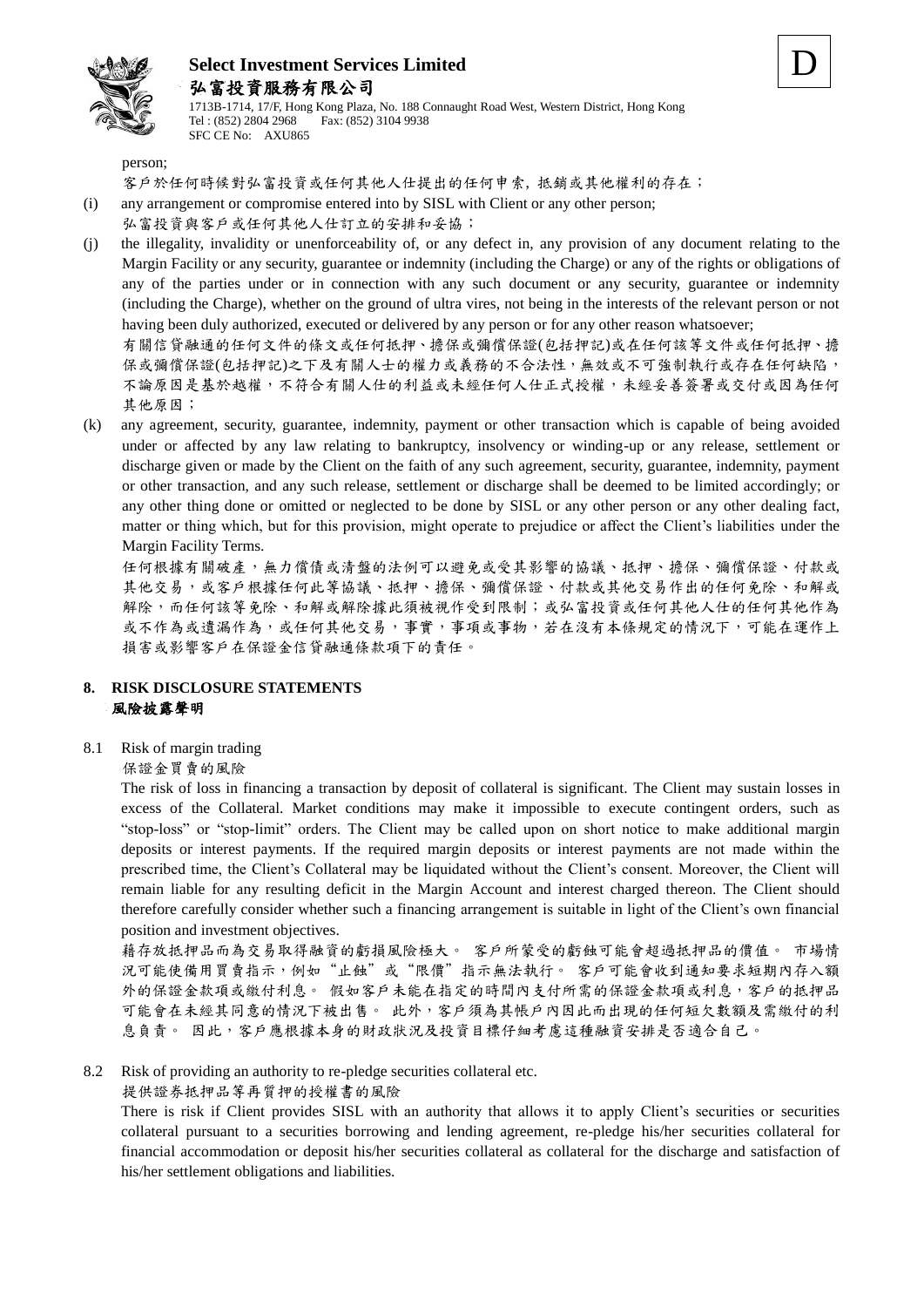



1713B-1714, 17/F, Hong Kong Plaza, No. 188 Connaught Road West, Western District, Hong Kong Tel : (852) 2804 2968 Fax: (852) 3104 9938 SFC CE No: AXU865

向弘富投資提供授權書容許其按照證券借貸協議書運用客戶的證券或證券抵押品,將客戶的證券抵押品再 質押以取得財務通融,或將客戶的證券抵押品存放作為清償債務及履行其交收責任的抵押品,存在一定風 險。

If Client's securities or securities collateral are received or held by him/her in Hong Kong, the above arrangement is allowed only if the Client gives consent in writing. Moreover, unless the Client is a professional investor, his/her authority must specify the period for which it is current and be limited to not more than 12 months. If the Client is a professional investor, these restrictions do not apply.

假如客戶的證券抵押品是由弘富投資在香港收取或持有的,則上述安排僅限於客戶已就此給予書面同意的 情況下方行有效。 此外,除非客戶是專業投資者,客戶的授權書必須指明有效期,而該有效期不得超逾12 個月。 若客戶是專業投資者,則有關限制並不適用。

Additionally, Client's authority may be deemed to be renewed (i.e. without his/her written consent) if SISL issues the Client a reminder at least 14 days prior to the expiry of the authority, and the Client does not object to such deemed renewal before the expiry date of the then existing authority.

此外,假如弘富投資在有關授權的期限屆滿前最少14 日向客戶發出有關授權將被視為續期的提示,而客戶 未能於有關授權的期限屆滿前對此種方式的授權延續提出反對,則客戶的授權將會在沒有其書面同意下被 視為已續期。

The Client is not required by any law to sign these authorities. But an authority is required by SISL, for example, to facilitate margin lending to the Client or to allow Client's securities or securities collateral to be lent to or deposited as collateral with third parties. SISL should explain to the Client the purposes for which one of these authorities is to be used.

現時並無任何法例規定客戶必須簽署這些授權書。然而,弘富投資需要授權書,以便其向客戶提供保證金 貸款或獲准將客戶的證券抵押品借出予第三方或作為抵押品存放於第三方等行為。 弘富投資應向客戶闡釋 使用授權書的目的。

If the Client signs one of these authorities and his/her securities collateral are lent to or deposited with third parties, those third parties will have a lien or charge on Client's securities collateral. Although SISL is responsible to the Client for securities or securities collateral lent or deposited under Client's authority, a default by it could result in the loss of Client's securities or securities collateral.

倘若客戶簽署授權書,而客戶的證券抵押品借出予或存放於第三方,該等第三方將對客戶的證券抵押品具 有留置權或押記。 雖然弘富投資須對根據客戶的授權書而借出或存放屬於客戶的證券抵押品負責,但弘富 投資的違責行為可能會導致客戶損失其證券或證券抵押品。

A cash account not involving securities borrowing and lending is available from SISL. If the Client does not require margin facilities or do not wish his/her securities or securities collateral to be lent or pledged, the Client should not sign the above authorities and should ask to open this type of cash account.

弘富投資提供不涉及證券借貸的現金帳戶。 假如客戶無需使用保證金貸款,或不希望本身證券抵押品被借 出或被抵押,則切勿簽署上述的授權書,並應要求開立該等現金帳戶。

- 8.3 The Client should refer to "**Risk Disclosure Statements**" for other risks. 客戶應參閱「風險披露聲明書」列出的其他風險披露說明。
- **9. AUTHORIZATION UNDER SECTION 7(2) OF THE SECURITIES AND FUTURES (CLIENTS SECURITIES) RULES (CAP. 571H)** 《證券及期貨(客戶證券)規則》(香港法例第**571H**章)第**7**(**2**)條規定的常設授權

Without prejudice to any other right or remedy available to SISL, the Client hereby authorizes SISL to:-

在不影響弘富投資其他權利或補償的情況下,客戶授權弘富投資:

(a) apply any of Client's securities or securities collateral in the Margin Account pursuant to a securities borrowing and lending agreement;

依據證券借貸協議運用任何客戶於保證金帳戶內的證券或證券抵押品;

(b) deposit any of securities collateral in the Margin Account with an authorized financial institution as collateral for financial accommodation provided to SISL; or

將任何保證金帳戶內的證券抵押品存放於認可財務機構,作為提供予弘富投資的財務通融的抵押品;及/或

(c) deposit any of securities collateral in the Margin Account with (i) a recognized clearing house; or (ii) another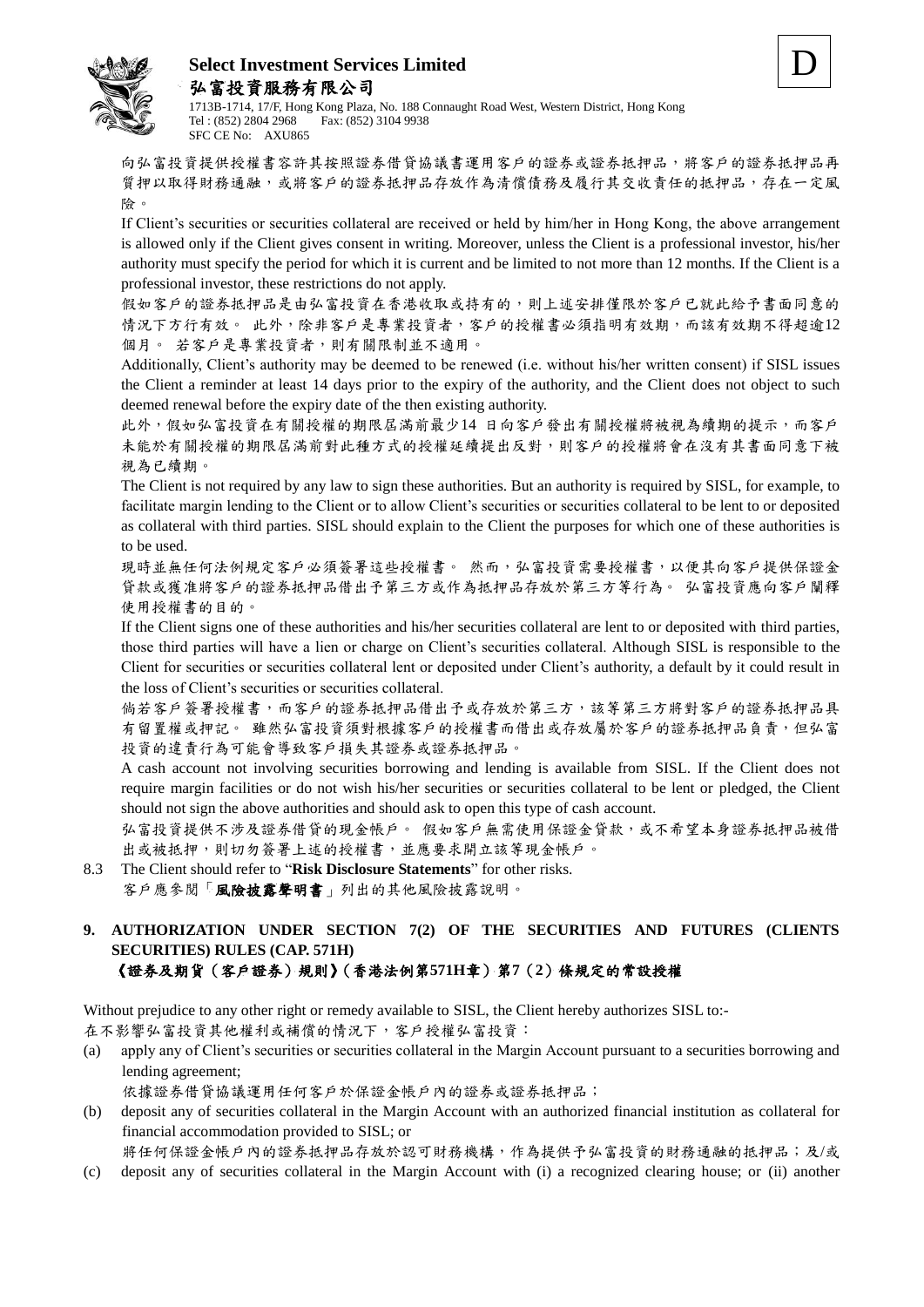



1713B-1714, 17/F, Hong Kong Plaza, No. 188 Connaught Road West, Western District, Hong Kong Tel : (852) 2804 2968 Fax: (852) 3104 9938 SFC CE No: AXU865

intermediary or registered for dealing in securities as collateral for the discharge and satisfaction of SISL's settlement obligations and liabilities.

將任何保證金帳戶內的證券抵押品存放於(i)認可結算所;或(ii)另一或發牌或獲註冊進行證券交易的 中介人,作為解除弘富投資履行其交收義務和法律責任的抵押品。

SISL may do any of the above acts without giving notice to the Client. This authorization is valid for a period of 12 months only, effective from the date of signing this Agreement. However, the Client has the right to revoke this authorization by giving SISL not less than five (5) business days' prior written notice provided that the Client has no outstanding debts owed to SISL or any of its associated entities at that time. Such standing authorization which is not revoked prior to its expiry may be renewed or shall be deemed to have been renewed for further 12 months upon the same terms and conditions as specified above in accordance with the relevant rules under the SFO.

弘富投資可作出上述任何行為而無需通知客戶。 本常設授權的有限期為12個月,並於本協議書簽署之日起生效。 然而,在客戶對弘富投資或其聯繫實體無任何欠債的情況下,客戶可隨時以不少於5個營業日的書面通知撤銷有 關授權。 在有效期屆滿之前沒有被撤銷的此項常設授權,將根據《證券及期貨條例》下的有關規定按該授權指 明的相同條款及條件作12個月的續期或當做已續期。

#### **10. DECLARATION FOR GROUP RELATED MARGIN ACCOUNTS**

一組關連保證金客戶之聲明

The Client hereby declares that the following information given in this declaration is true, accurate and complete:- 客戶特此聲明,以下聲明所提供的資料均屬真實、準確和正確:

- (a) the Client's spouse is not a margin client of SISL;
	- 客戶的配偶不是弘富投資的保證金客戶;
- (b) the Client, whether alone or with his/her spouse, is not in control of 35% or more of the voting rights of any margin client of SISL; or

客戶(不論是單獨或與其配偶共同)並沒有控制弘富投資的任何其他保證金客戶的35% 或以上的投票權; 或

(c) no company belonging to a group of companies, of which the Client is a member, is a margin client of SISL. 客戶所屬的公司集團屬下並無任何公司是弘富投資的保證金客戶。

#### **11. CONFLICT BETWEEN ENGLISH AND CHINESE VERSIONS** 中英文版本之抵觸

In the event of any conflict between any provision of the English version of this Agreement and its corresponding Chinese version, the English version shall prevail.

在本協議之條文之中英文版本有抵觸時,則以英文版本為準。